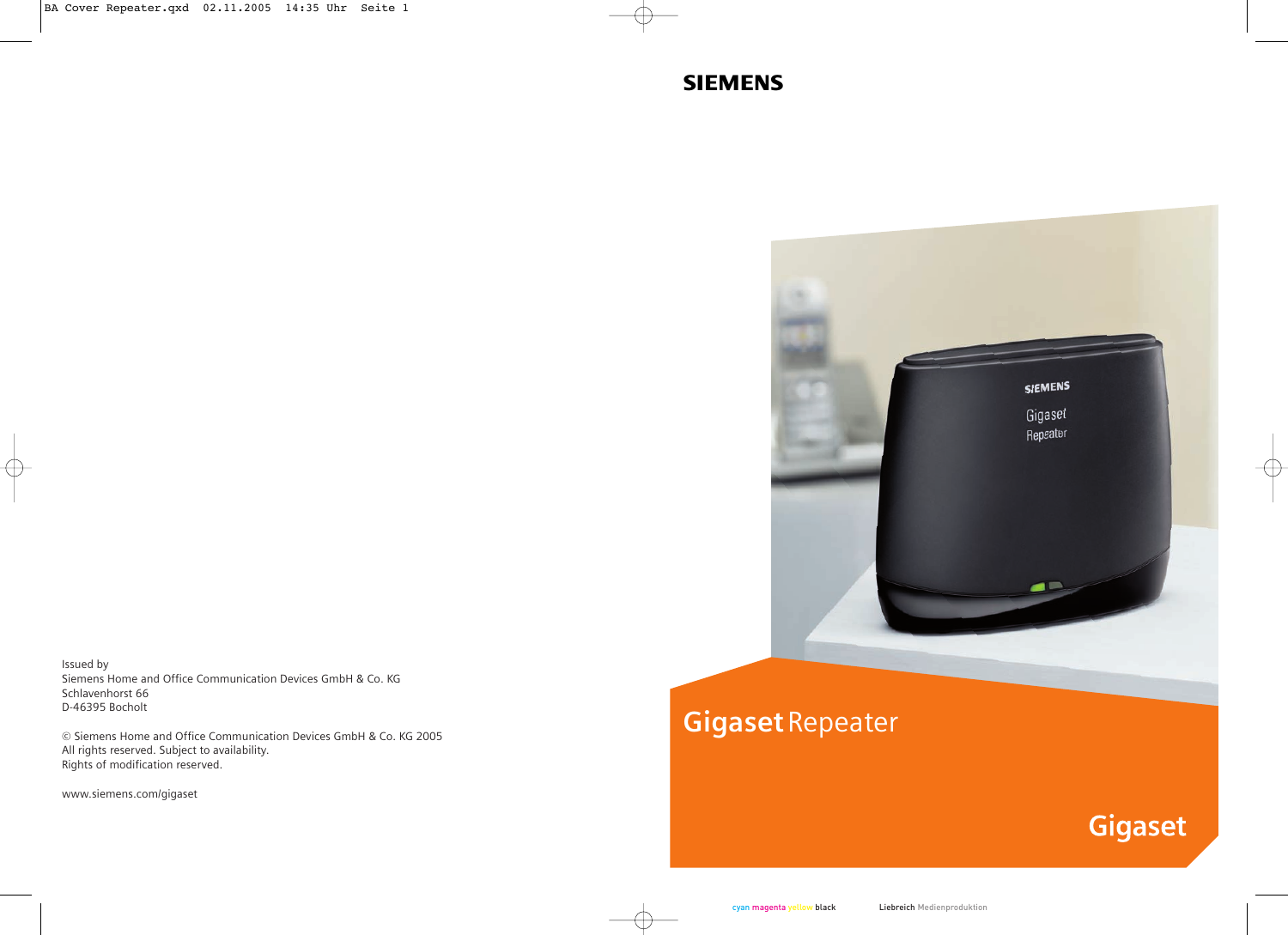## **Important information**

## **Application**

For Gigaset telephones (except A-Class).

## **Safety precautions**

#### **Note:**

Read the safety precautions and the manual before use.

Explain their contents to your children, and the potential hazards associated with using the device.



Only use the power supply unit supplied, as indicated on the underside of the device.



The operation of medical appliances may be affected. Be aware of the technical conditions in your particular environment, e.g. doctor's surgery.

Maintain sufficient distance from other electronic devices (e. g. PC), as these can interfere with operation.



Do not install the device in a bathroom or shower. It is not waterproof.



Do not use the device in environments with a potential explosion hazard, e.g. auto paint shops.

If you give your Gigaset Repeater to someone else, make sure you also give them the manual.

All electrical and electronic products should be disposed of separately from the municipal waste stream via designated collection facilities appointed by the government or the local authorities.

This crossed-out wheeled bin symbol on the product means the product is covered by the European Directive 2002/96/EC.

The correct disposal and separate collection of your old appliance will help prevent potential negative consequences for the environment and human health. It is a precondition for reuse and recycling of used electrical and electronic equipment.

For more detailed information about disposal of your old appliance, please contact your city office, waste disposal service or the shop where you purchased the product.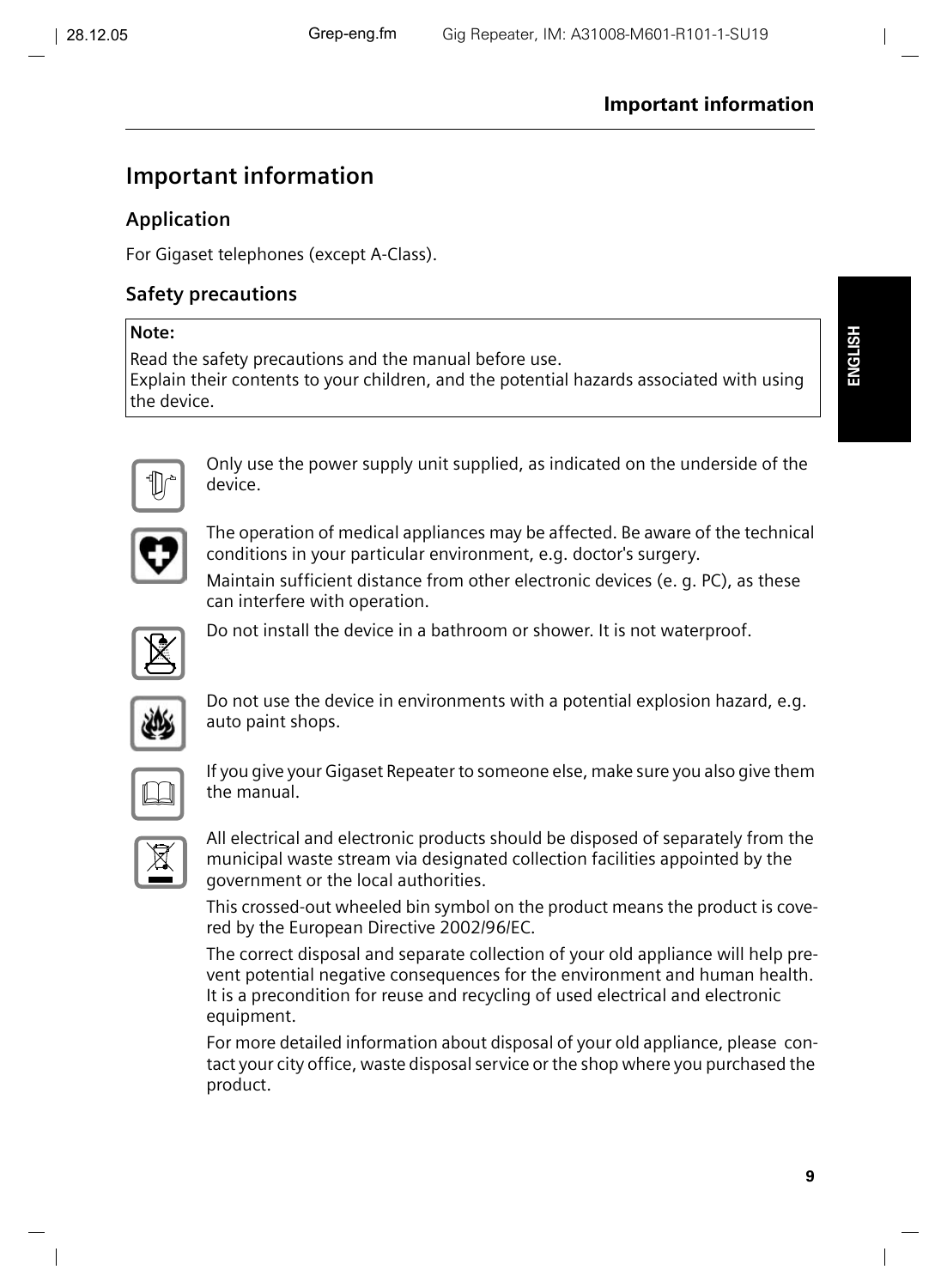#### **Contents of the package**

- 1 Gigaset Repeater
- 1 power supply unit for Gigaset Repeater
- 2 screws and plugs
- These operating instructions

#### **Maintenance**

Simply wipe your Gigaset Repeater with a damp cloth or an antistatic wipe. Never use a dry cloth (causes static charge).

## **Introduction**

Your Gigaset Repeater extends the reception range of a maximum of 2 handsets. Up to 6 Gigaset Repeater units can be used with a single base station thus making available extra extended reception range for each 2 handsets respectively.

The maximum number of handsets that can be registered at your base station is not affected by the Gigaset Repeater.



Before you start to register the units, install the Gigaset Repeater in close proximity to the base station and a power supply point. If a Gigaset Repeater is already in use, it must be switched on and positioned next to the base station before registration can commence.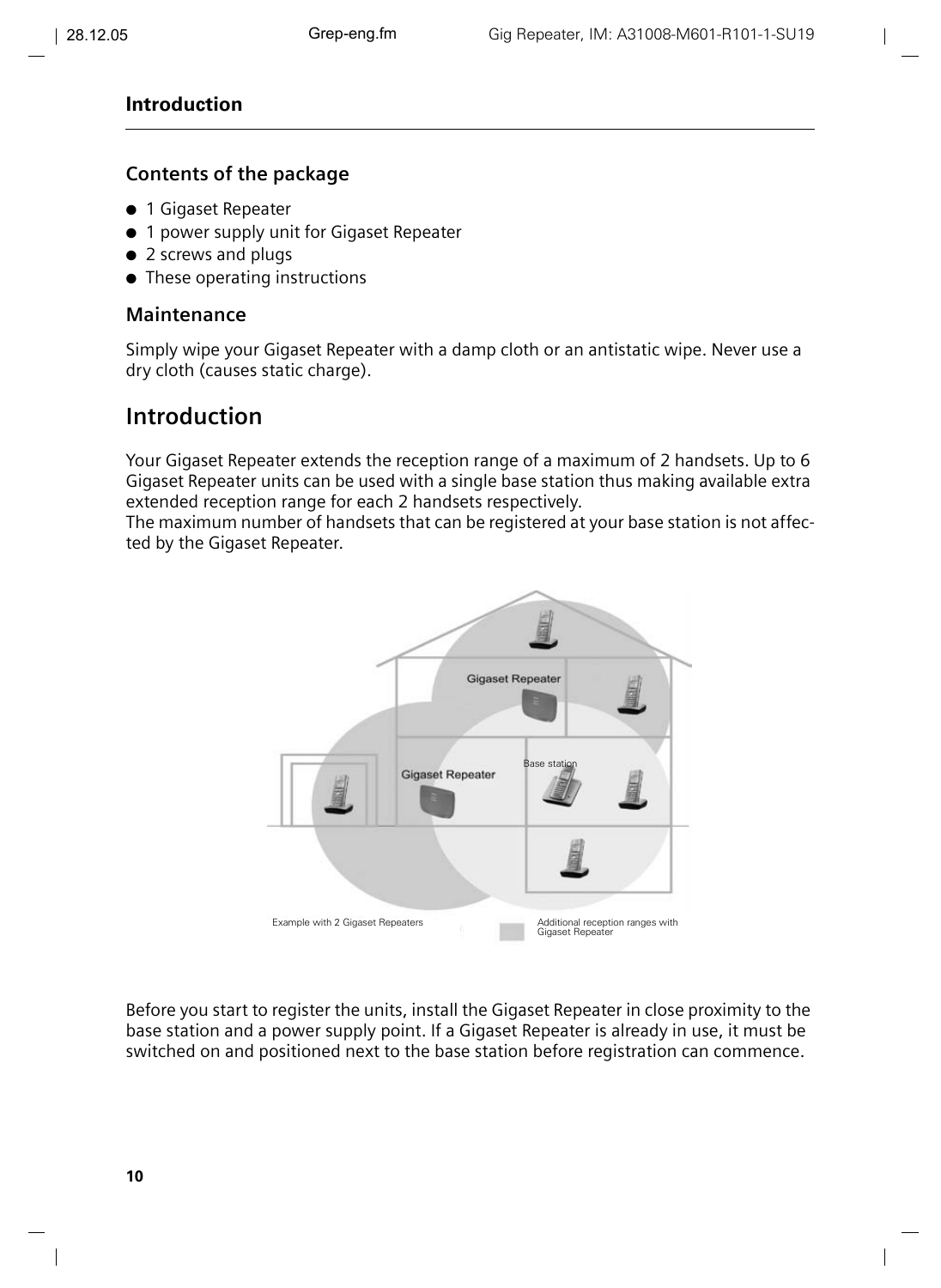

The power lead supplied is plugged into the socket on the Gigaset Repeater's rear side. Using the specified measurements, drill the necessary holes in the wall to mount the device using the screws and plugs supplied.

The different operating modes are indicated on the front of the Repeater unit by means of two LED's (for an explanation, [see page 13\)](#page-5-0).

## **Preparing**

Please refer to the user guide for your phone to check whether your base station is suitable for operating the repeater and how to prepare it for registering the repeater.

## **Registration**

Ŋ

Carry out the following steps:



Switch off the Gigaset Repeater (disconnect the power plug).

Place the base station in Repeater registration mode in the same way as you would to manually register a handset. Please refer to the operating instructions for your base station.

Ensure that other base stations close to the Gigaset Repeater are not in registration mode during this process.



Switch on the Gigaset Repeater (connect the power plug).

The left LED on the Gigaset Repeater flashes continually. After a short while the LED stays on permanently indicating that registration is complete and that the unit is ready for operation.

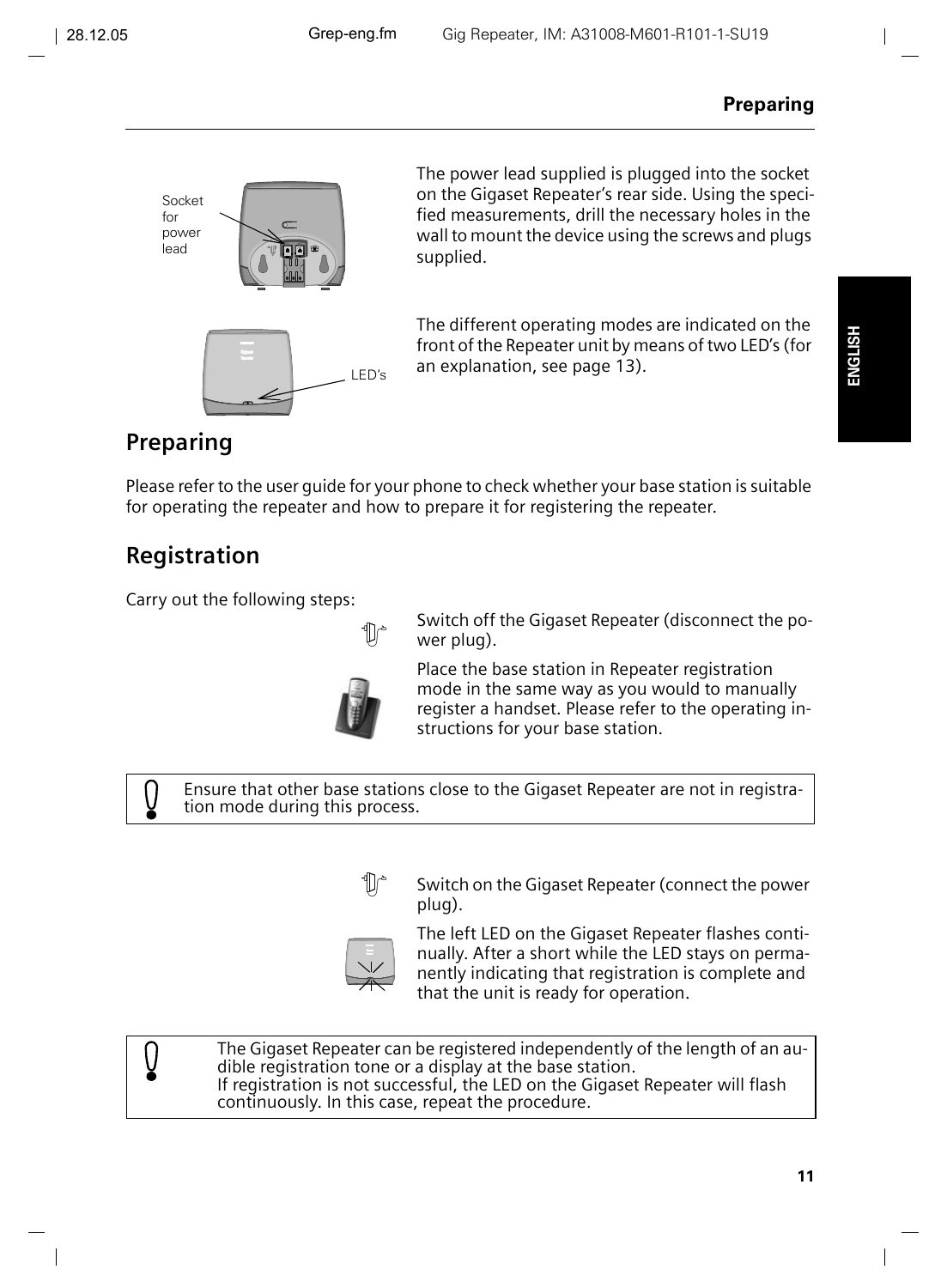## **Repeating registration**

You can reregister the Gigaset Repeater at any time, for example if initial registration was unsuccessful, or if the Gigaset Repeater is to be registered at another base station for the first time.

Before registering the Gigaset Repeater once again (e.g. at a different base station), please reset the Gigaset Repeater beforehand as described below:

- $\bullet$   $\mathbb{D}^*$  Switch off the unit (disconnect the power plug)
- $\bullet$   $\mathbb{D}^*$  Switch on for 1 to 5 seconds and switch it off again
- $\bullet$   $\mathbb{D}^*$  Switch on for 25 to 35 seconds and switch it off again.

The Gigaset Repeater is now ready to be registered again as described above. This is signalled by the LED which flashes continually once the power plug is reconnected.

## **Installation**

Once you have registered your Gigaset Repeater you can install it wherever you would like to extend the reception range of your handsets. However, you must ensure that there is a power point at the place of installation and that the left LED remains on constantly after the device has been switched on.

If the left LED flashes, the Gigaset Repeater is too far away from the base station or reception is being hindered by thick walls or metal objects for example (e.g. radiators).

When looking for a suitable installation site, a useful guide is a handset which requires a good connection with the base station at the Gigaset Repeater installation site.

To operate a handset for the first time in the extended Gigaset Repeater area, switch off the handset within the new reception range of the Gigaset Repeater, but outside the reception range of the base station and then switch it back on again:



If you are using more than one Gigaset Repeater in the area of your base station, you must keep the Gigaset Repeaters at least 10m apart.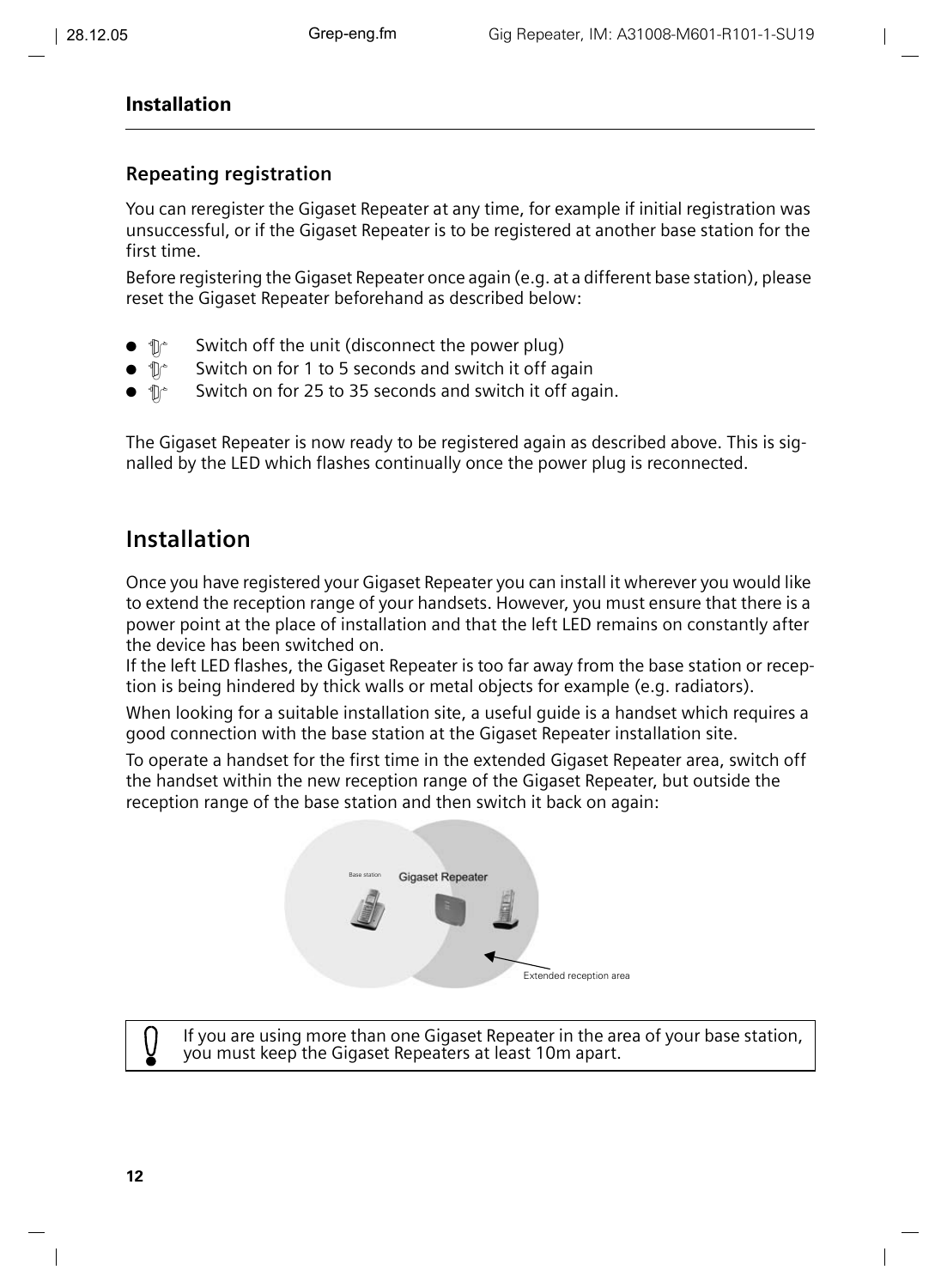## <span id="page-5-0"></span>**LED display of functions**

There are two green LEDs on the centre front of the housing. The left LED displays registration and operation function, the right LED displays the handset-traffic via this repeater:

#### **Left LED states:**

| Dark                     | power supply off              |  |  |
|--------------------------|-------------------------------|--|--|
| Flashing                 | no link to basestation        |  |  |
| Continuous lighting      | normal link to basestation    |  |  |
| Intermittent flashing    | ready to register             |  |  |
| <b>Right LED states:</b> |                               |  |  |
| Dark                     | no traffic                    |  |  |
| Flashing once            | one handset link via repeater |  |  |
| Flashing twice           | two handset link via repeater |  |  |

#### **Using the verification tone**

The verification tone enables you to establish whether or not the handset is working in the extended area of the Gigaset Repeater. This tone is audible on the activated handset as long as the unit is connected to the Gigaset Repeater.

Carry out the procedure described below on your Gigaset Repeater in order to switch the verification tone on and off:

- $\mathbb{D}^*$  Switch off the unit (disconnect the power plug)
- $\mathbb{D}^*$  Switch on for 1 to 5 seconds and switch it off again.
- $\mathbb{R}$  Switch on again. If the left LED on the unit is flashing slowly, switch it off again.
- $\mathbb{D}^*$  Switch it on again. The verification tone is then activated or deactivated.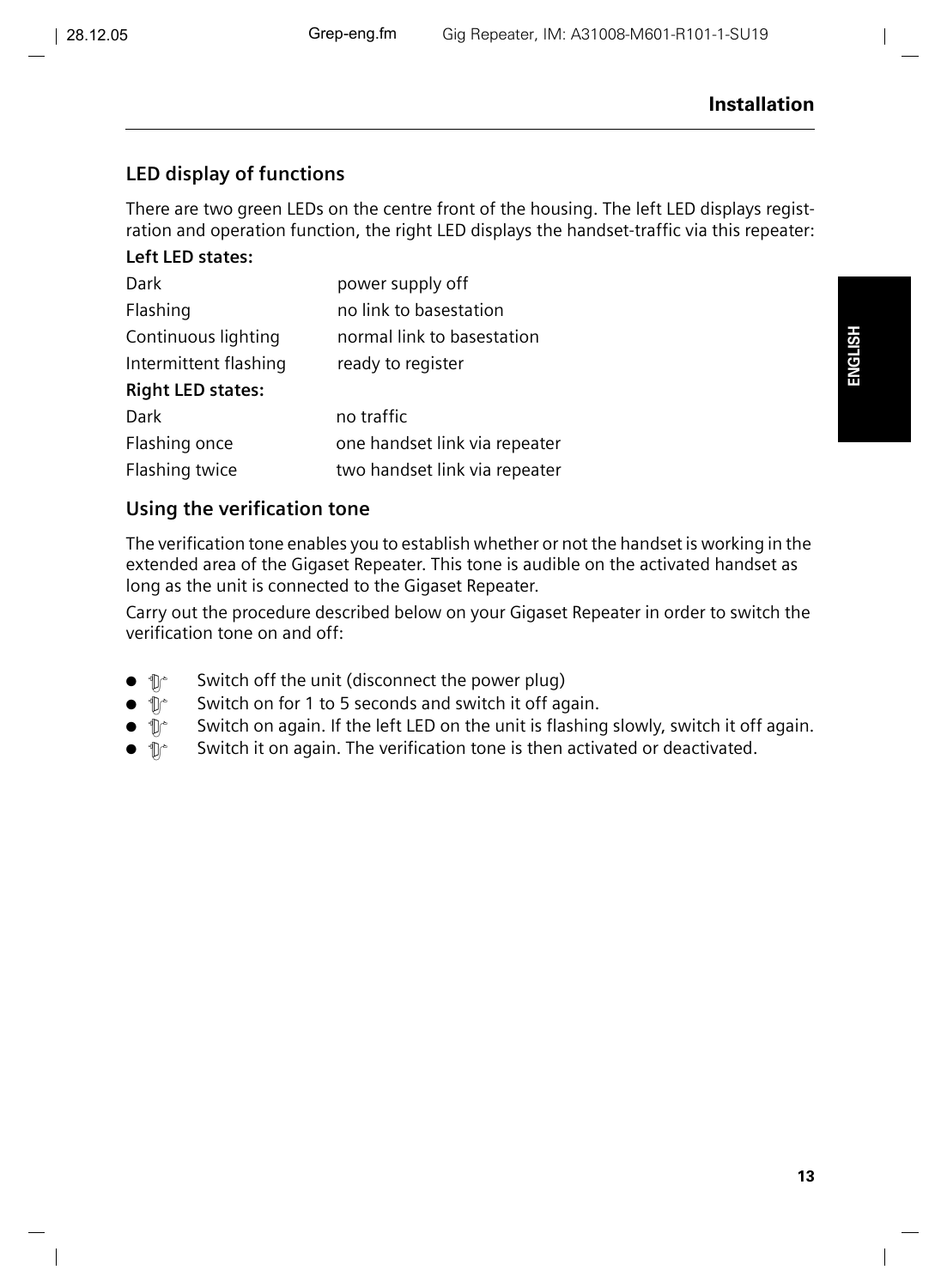## **Miscellaneous**

#### **Troubleshooting**

| Problem                                                                                       | Cause                                                                                                        | <b>Action</b>                                                             |
|-----------------------------------------------------------------------------------------------|--------------------------------------------------------------------------------------------------------------|---------------------------------------------------------------------------|
| Left LED flashes conti-<br>nuously when the registra-<br>tion procedure has been<br>concluded | No radio connection to<br>the base station                                                                   | Repeat registration                                                       |
| Left LED flashes conti-<br>nuously at a selected locati- the base station<br>on.              | No radio connection to                                                                                       | Select a new location                                                     |
| Left LED does not light up at No power<br>all                                                 |                                                                                                              | Check the power point                                                     |
| No reception of the handset<br>in the area of the repeater                                    | Repeater not registered<br>No radio connection to<br>the base station<br>Handset cannot find the<br>repeater | Repeat registration<br>Select a new location<br>Switch handset on and off |

#### **Technical data**

| Standards:             | Compatible to DECT, GAP                   |
|------------------------|-------------------------------------------|
| Radio frequency range: | 1880 MHz - 1900 MHz                       |
| Transmit power:        | 10 mW average power per channel           |
| Range:                 | max. 300 m outdoors,<br>max. 50 m indoors |
| Power supply:          | 220/230 V, 50 Hz (plug-in power unit)     |
| Power consumption:     | 6 VA                                      |
| Operating temperature: | $-10$ °C to + 50°C                        |
| Dimensions (mm):       | 131 x 111 x 50 (LxBxH)                    |
| Weight:                | 136 g                                     |
| Power cable length:    | approx. 3 m                               |

#### **Guarantee Certificate Ireland**

- Without prejudice to any claim the user (customer) may have in relation to the dealer or retailer, the customer shall be granted a manufacturer's Guarantee under the conditions set out below:
- In the case of new devices and their components exhibiting defects resulting from manufacturing and/or material faults within 24 months of purchase, Siemens shall, at its own option and free of charge, either replace the device with another device reflecting the current state of the art, or repair the said device. In respect of parts subject to wear and tear (including but not limited to, batteries, keypads, casing), this warranty shall be valid for six months from the date of purchase.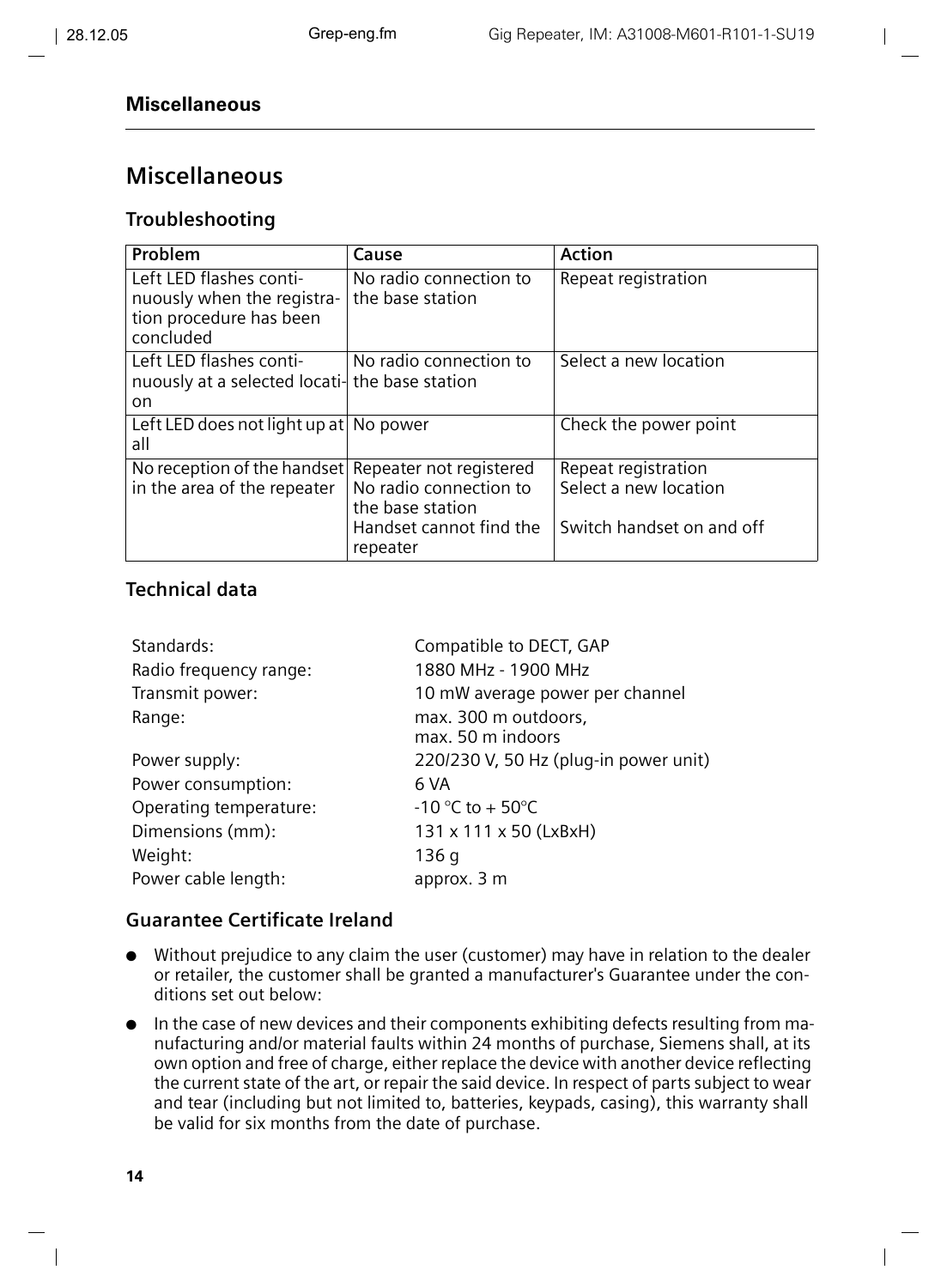**ENGLISH**

- This Guarantee shall be invalid if the device defect is attributable to improper care or use and/or failure to comply with information contained in the user manuals. In particular claims under the Guarantee cannot be made if:
	- The device is opened (this is classed as third party intervention)
	- Repairs or other work is done by persons not authorised by Siemens.
	- Components on the printed circuit board are manipulated
	- The software is manipulated
	- Defects or damage caused by dropping, breaking, lightning or ingress of moisture. This also applies if defects or damage was caused by mechanical, chemical, radio interference or thermal factors (e.g.: microwave, sauna etc.)
	- Devices fitted with accessories not authorised by Siemens
- This Guarantee shall not apply to or extend to services performed by the authorised dealer or the customer themselves (e.g. installation, configuration, software downloads). User manuals and any software supplied on a separate data medium shall be excluded from the Guarantee.
- $\bullet$  The purchase receipt, together with the date of purchase, shall be required as evidence for invoking the Guarantee. Claims under the Guarantee must be submitted within two months of the Guarantee default becoming evident.
- Ownership of devices or components replaced by and returned to Siemens shall vest in Siemens.
- This Guarantee shall apply to new devices purchased in the European Union. For Products sold in the Republic of Ireland the Guarantee is issued by Siemens Home and Office Communication Devices GmbH & Co. KG, Schlavenhorst 88, D-46395 Bocholt, Germany.
- Any other claims resulting out of or in connection with the device shall be excluded from this Guarantee. Nothing in this Guarantee shall attempt to limit or exclude a Customers Statutory Rights, nor the manufacturer's liability for death or personal injury resulting from its negligence.
- The duration of the Guarantee shall not be extended by services rendered under the terms of the Guarantee.
- Insofar as no Guarantee default exists, Siemens reserves the right to charge the customer for replacement or repair.
- The above provisions do not imply a change in the burden of proof to the detriment of the customer.

To make a claim under this Guarantee, please contact the Siemens helpdesk on 1850 777 277. This number is also to be found in the accompanying user guide.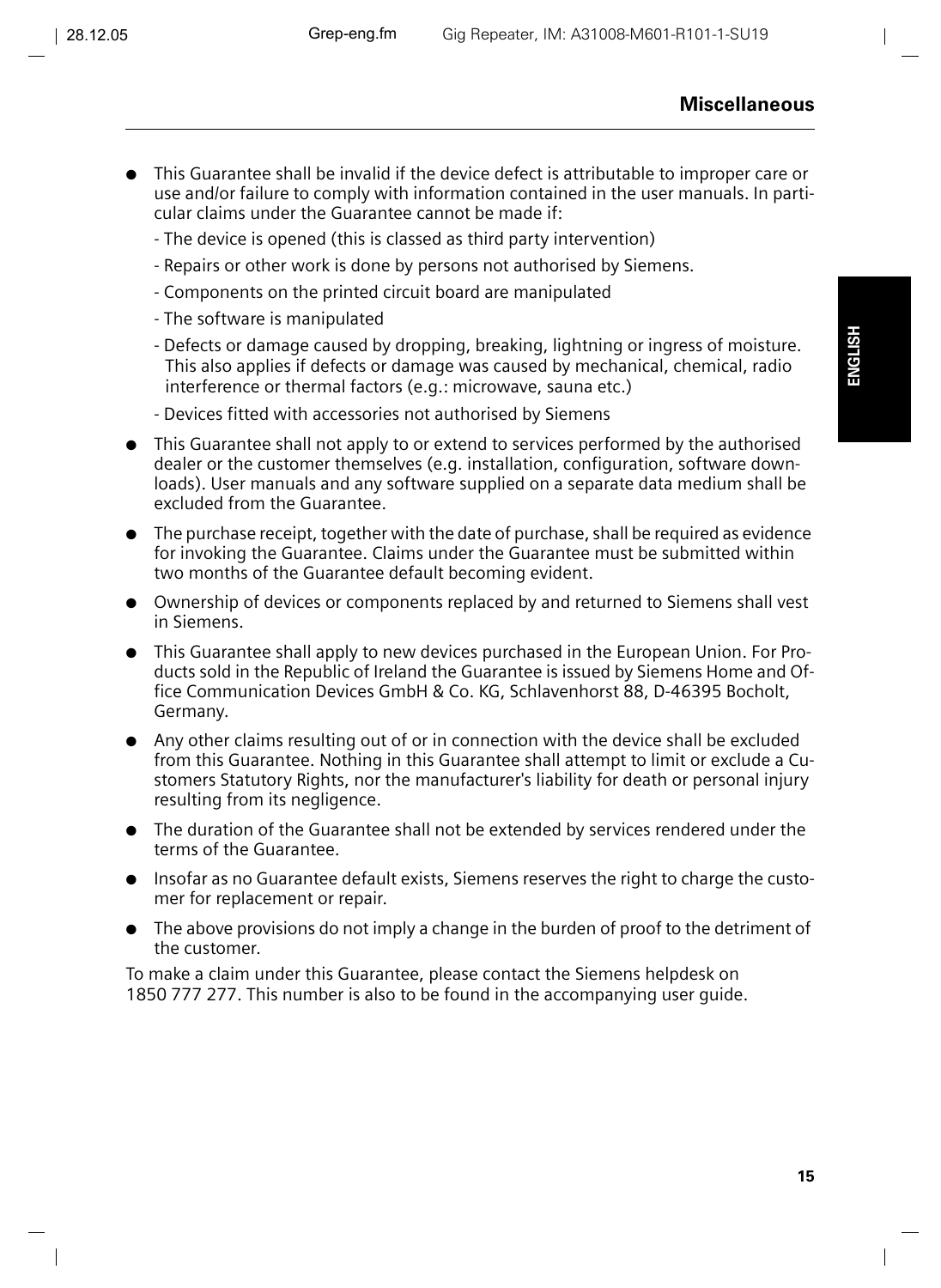#### **Guarantee Certificate United Kingdom**

Without prejudice to any claim the user (customer) may have in relation to the dealer or retailer, the customer shall be granted a manufacturer's Guarantee under the conditions set out below:

- In the case of new devices and their components exhibiting defects resulting from manufacturing and/or material faults within 24 months of purchase, Siemens shall, at its own option and free of charge, either replace the device with another device reflecting the current state of the art, or repair the said device. In respect of parts subject to wear and tear (including but not limited to, batteries, keypads, casing), this warranty shall be valid for six months from the date of purchase.
- This Guarantee shall be invalid if the device defect is attributable to improper treatment and/or failure to comply with information contained in the user manuals.
- This Guarantee shall not apply to or extend to services performed by the authorised dealer or the customer themselves (e. g. installation, configuration, software downloads). User manuals and any software supplied on a separate data medium shall be excluded from the Guarantee.
- The purchase receipt, together with the date of purchase, shall be required as evidence for invoking the Guarantee. Claims under the Guarantee must be submitted within two months of the Guarantee default becoming evident.
- Ownership of devices or components replaced by and returned to Siemens shall vest in Siemens.
- This Guarantee shall apply to new devices purchased in the European Union. For Products sold in the United Kingdom the Guarantee is issued by: Siemens Home and Office Communication Devices GmbH & Co. KG, Schlavenhorst 88, D-46395 Bocholt, Germany.
- Any other claims resulting out of or in connection with the device shall be excluded from this Guarantee. Nothing in this Guarantee shall attempt to limit or exclude a Customers Statutory Rights, nor the manufacturer's liability for death or personal injury resulting from its negligence.
- The duration of the Guarantee shall not be extended by services rendered under the terms of the Guarantee.
- Insofar as no Guarantee default exists, Siemens reserves the right to charge the customer for replacement or repair.
- The above provisions does not imply a change in the burden of proof to the detriment of the customer.

To invoke this Guarantee, please contact the Siemens phone service. The relevant number is to be found in the accompanying user guide.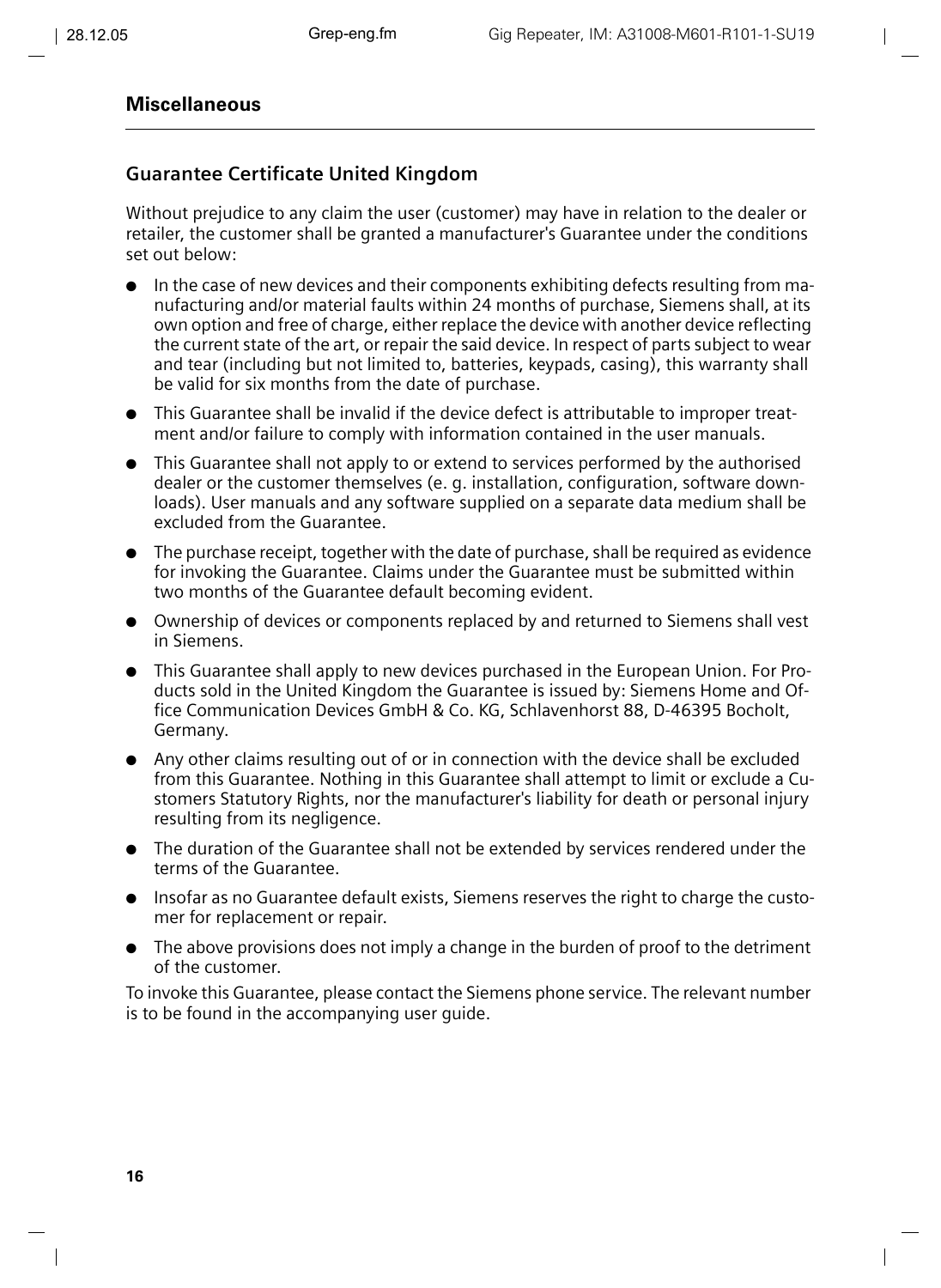# **Customer Care**

You can get assistance easily when you have technical questions or questions about how to use your device by using our online support service on the Internet at:

## **www.siemens.com/gigasetcustomercare**.

If the device needs to be repaired, please contact one of our Customer Care Centers:

| Abu Dhabi. 0 26 42 38 00         |
|----------------------------------|
| Argentina 0 80 08 88 98 78       |
| Australia 18 00 62 24 14         |
| Austria 05 17 07 50 04           |
|                                  |
|                                  |
| Belgium 0 78 15 22 21            |
|                                  |
| Bosnia Herzegovina 0 33 27 66 49 |
| Brazil. 0 80 07 07 12 48         |
| Brunei 02 43 08 01               |
| Bulgaria. 02 73 94 88            |
| Cambodia 12 80 05 00             |
| Canada 1 88 87 77 02 11          |
| China  0 21 50 31 81 49          |
| Croatia 0 16 10 53 81            |
| Czech Republic 02 33 03 27 27    |
| Denmark 35 25 86 00              |
| Dubai 0 43 55 99 88              |
| Egypt. 0 13 31 31 44             |
| Estonia 6 30 47 35               |
| Finland 09 22 94 37 00           |
| France. 01 56 38 42 00           |
| Germany. 0 18 05 33 32 22        |
| Greece 0 16 86 43 89             |
| Hong Kong 22 58 36 36            |
| Hungary 06 14 71 24 44           |
| Iceland 5 11 30 00               |
| India 01 16 92 39 88             |
| Indonesia 02 14 61 50 81         |
|                                  |
| Ireland 18 50 77 72 77           |
| Italy02 66 76 44 00              |
| Ivory Coast 80 00 03 33          |
| Jordan. 0 79 55 96 63            |
|                                  |
| Kuwait 4 81 87 49                |
|                                  |
| Lebanon 01 44 30 43              |
| Libya 02 13 35 02 31             |
| Lithuania. 2 39 77 79            |

| Luxembourg  43 84 33 99             |  |  |
|-------------------------------------|--|--|
| Macedonia02 13 14 84                |  |  |
| Malaysia. 03 79 52 51 84            |  |  |
| Malta 00 35 32 14 94 06 32          |  |  |
| Mauritius 2 11 62 13                |  |  |
| Mexico01 80 07 11 00 03             |  |  |
| Morocco 22 66 92 32                 |  |  |
| Netherlands. 0 90 03 33 31 02       |  |  |
| New Zealand 08 00 27 43 63          |  |  |
| Norway 22 70 84 00                  |  |  |
|                                     |  |  |
| Pakistan 02 15 67 35 65             |  |  |
| Philippines28 14 98 88              |  |  |
| Poland 08 01 30 00 30               |  |  |
| Portugal 8 00 85 32 04              |  |  |
| Qatar 00 97 44 69 67 00             |  |  |
| Romania  02 12 04 60 00             |  |  |
| Russia. 09 57 37 29 51              |  |  |
| Saudi Arabia 0 26 51 50 94          |  |  |
| Serbia. 01 13 22 84 85              |  |  |
| Singapore 8 45 48 18                |  |  |
| Slovak Republic 07 59 68 22 66      |  |  |
| Slovenia 0 14 74 63 36              |  |  |
| South Africa. 08 60 10 11 57        |  |  |
| Spain 9 02 11 50 61                 |  |  |
| Sweden 0 87 50 99 11                |  |  |
| Switzerland 0848 212 000            |  |  |
| Taiwan 02 25 18 65 04               |  |  |
| Thailand. 0 27 15 51 00             |  |  |
| Tunisia 01 86 19 02                 |  |  |
| Turkey  (0216) 579 71 00            |  |  |
| Ukraine 8 80 05 01 00 00            |  |  |
| United Arab Emirates  0 43 31 95 78 |  |  |
| United Kingdom 0 87 05 33 44 11     |  |  |
| USA 1 800 777 0211                  |  |  |
| Vietnam 45 63 22 44                 |  |  |